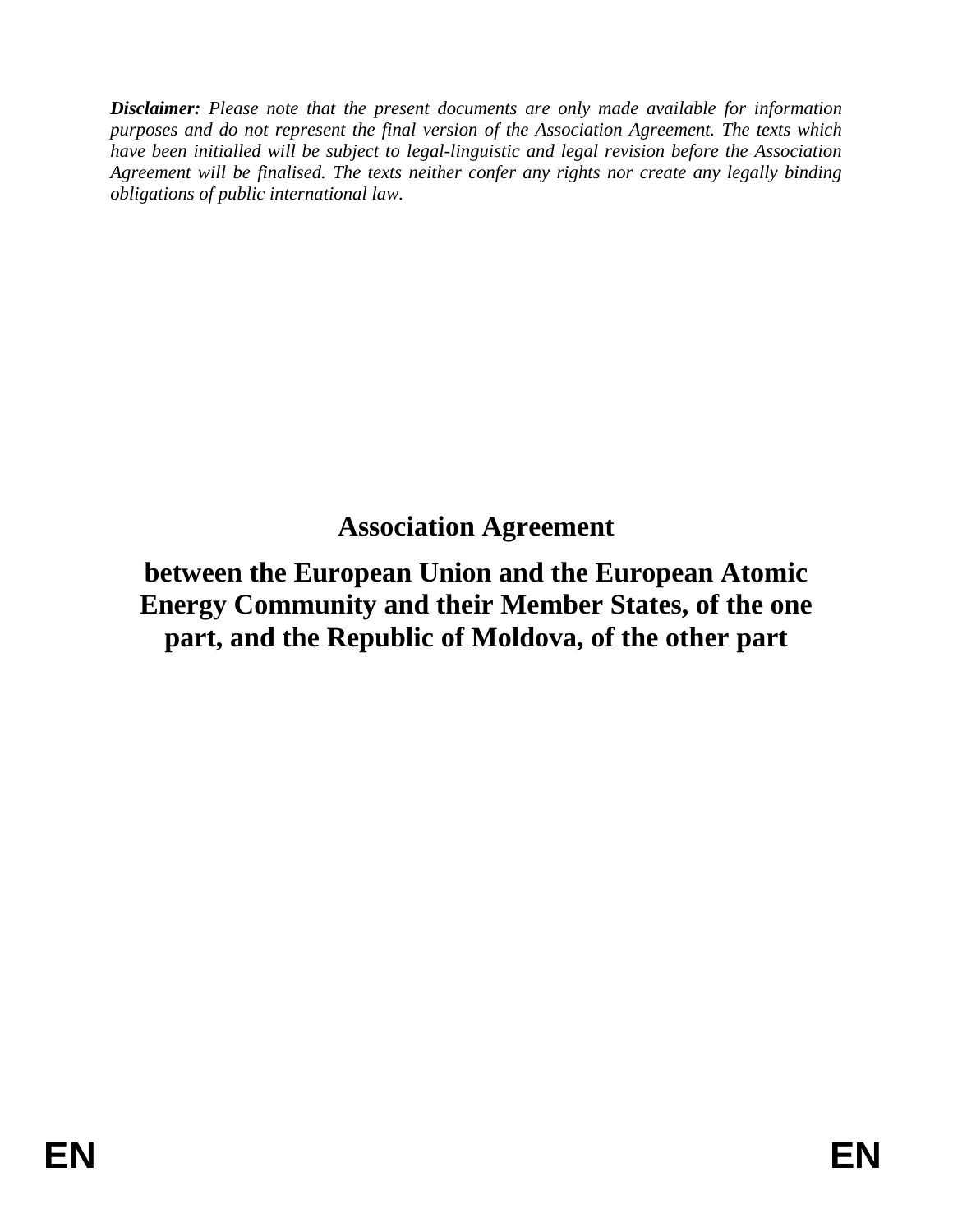## **PREAMBLE**

THE KINGDOM OF BELGIUM,

THE REPUBLIC OF BULGARIA,

THE CZECH REPUBLIC,

THE KINGDOM OF DENMARK,

THE FEDERAL REPUBLIC OF GERMANY,

THE REPUBLIC OF ESTONIA,

IRELAND,

THE HELLENIC REPUBLIC,

THE KINGDOM OF SPAIN,

THE FRENCH REPUBLIC,

THE REPUBLIC OF CROATIA,

THE ITALIAN REPUBLIC,

THE REPUBLIC OF CYPRUS,

THE REPUBLIC OF LATVIA,

THE REPUBLIC OF LITHUANIA,

THE GRAND DUCHY OF LUXEMBOURG,

HUNGARY,

THE REPUBLIC OF MALTA,

THE KINGDOM OF THE NETHERLANDS,

THE REPUBLIC OF AUSTRIA,

THE REPUBLIC OF POLAND,

THE PORTUGUESE REPUBLIC,

ROMANIA,

THE REPUBLIC OF SLOVENIA,

THE SLOVAK REPUBLIC,

THE REPUBLIC OF FINLAND,

THE KINGDOM OF SWEDEN,

THE UNITED KINGDOM OF GREAT BRITAIN AND NORTHERN IRELAND,

Contracting Parties to the Treaty on European Union and the Treaty on the Functioning of the European Union, hereinafter referred to as the 'Member States',

THE EUROPEAN UNION, hereinafter referred to as 'the Union' or 'the EU' and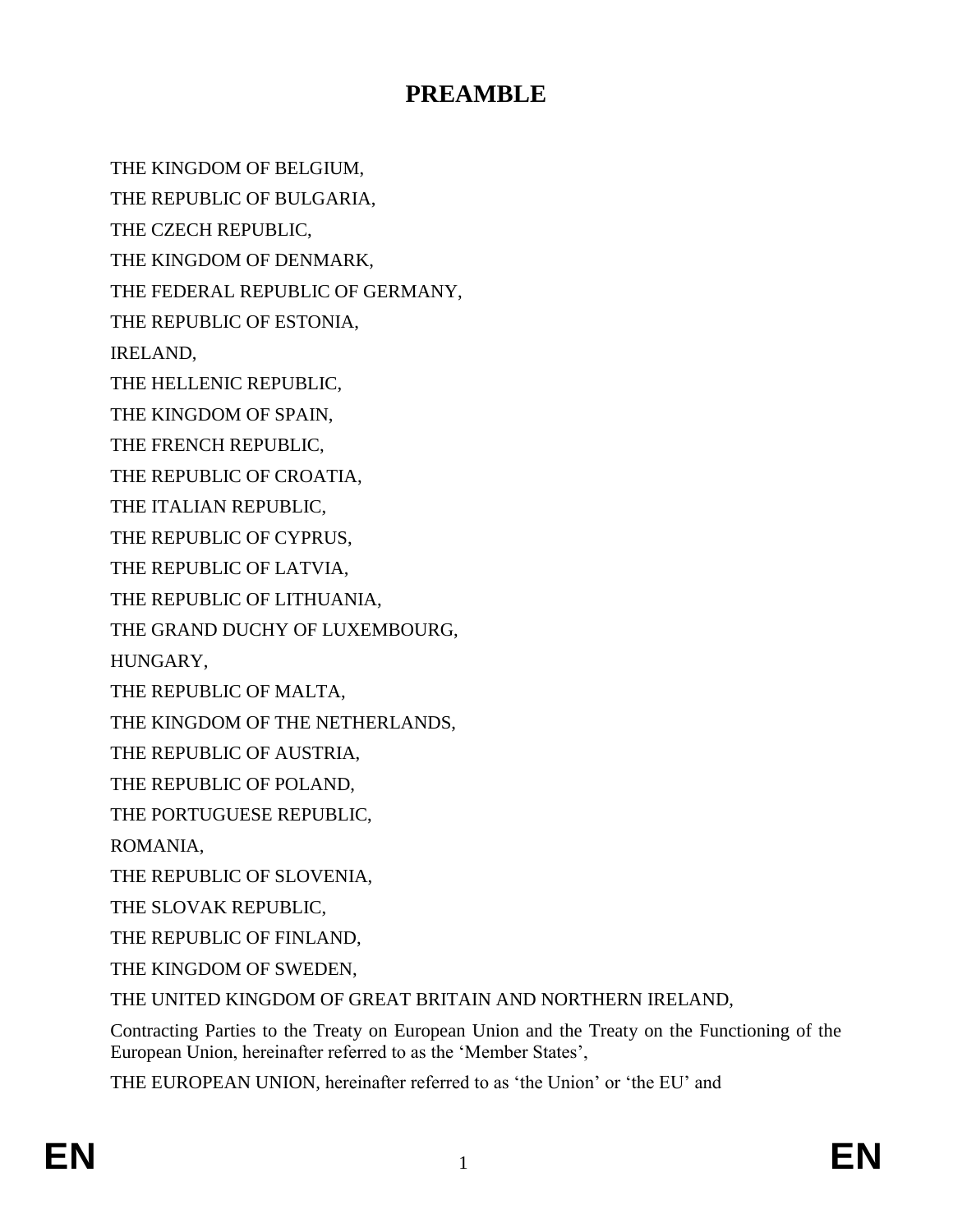THE EUROPEAN ATOMIC ENERGY COMMUNITY, hereinafter referred to as 'the EURATOM'

on the one part, and

### THE REPUBLIC OF MOLDOVA

on the other part,

Hereafter jointly referred to as 'the Parties'

- CONSIDERING the common values and strong links of the Parties, established in the past through the Partnership and Cooperation Agreement and being developed within the framework of the European Neighbourhood Policy and the Eastern Partnership, and recognizing the common desire of the Parties further to develop, strengthen and extend their relations;
- ACKNOWLEDGING the European aspirations and the European choice of the Republic of Moldova;
- RECOGNISING that the common values on which the European Union is built namely democracy, respect for human rights and fundamental freedoms, and the rule of law – lie also at the heart of political association and economic integration as envisaged in this Agreement;
- TAKING into account that this Agreement will not prejudice and leaves open the way for future progressive developments in EU-Republic of Moldova relations;
- ACKNOWLEDGING that the Republic of Moldova as a European country, shares a common history and common values with the Member States of the European Union, and is committed to implementing and promoting those values; which for the Republic of Moldova inspire its European choice;
- RECOGNISING the importance of the joint EU-Moldova ENP Action Plan of February 2005 in strengthening EU-Republic of Moldova relations and in helping to move the reform and approximation process in the Republic of Moldova forward, thus contributing to gradual economic integration and deepening of political association;
- COMMITTED to strengthening respect for fundamental freedoms, human rights, including the rights of persons belonging to minorities, democratic principles, the rule of law, and good governance;
- RECALLING in particular their will to promote human rights, democracy and the rule of law, including by cooperating to that end within the framework of the Council of Europe;
- WILLING to contribute to the political and socio-economic development of the Republic of Moldova, through wide-ranging cooperation in a broad spectrum of areas of common interest, including in the field of good governance, justice, freedom and security, trade integration and enhanced economic cooperation, employment and social policy, financial management, public administration and civil service reform, civil society participation, institution building and the reduction of poverty and sustainable development;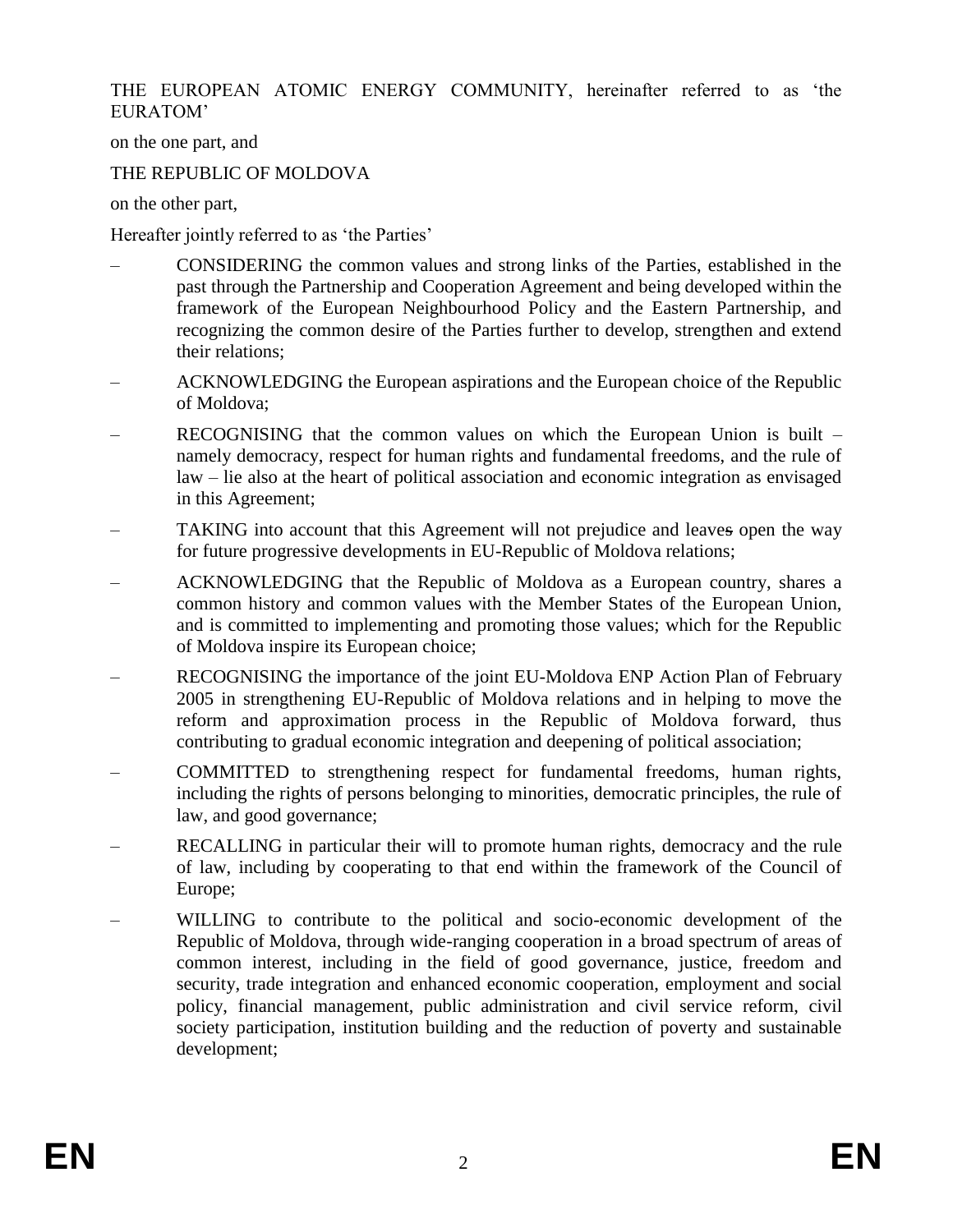- COMMITTED to all the principles and provisions of the UN Charter, the Organisation for Security and Cooperation in Europe (OSCE), in particular of the Helsinki Final Act of 1975 of the Conference on Security and Cooperation in Europe, the concluding documents of the Madrid and Vienna Conferences of 1991 and 1992 respectively, and the Charter of Paris for a New Europe of 1990, as well as the United Nations Universal Declaration of Human Rights of 1948 and the European Convention for the Protection of Human Rights and Fundamental Freedoms of 1950;
- RECALLING their will to promote international peace and security as well as engaging in effective multilateralism and the peaceful settlement of disputes, in particular by cooperating to that end within the framework of the United Nations (UN) and the Organisation for Security and Cooperation in Europe (OSCE);
- RECOGNISING the importance of the active participation of the Republic of Moldova in regional cooperation formats;
- DESIROUS to further develop regular political dialogue on bilateral and international issues of mutual interest, including regional aspects, taking into account the Common Foreign and Security Policy (CFSP) of the European Union, including the Common Security and Defence Policy (CSDP);
- TAKING ACCOUNT of the European Union's willingness to support the international effort to strengthen the sovereignty and territorial integrity of the Republic of Moldova and to contribute to the reintegration of the country;
- RECOGNISING the importance of the commitment of the Republic of Moldova to a viable settlement to the Transnistrian conflict, and the EU's commitment to supporting post-conflict rehabilitation;
- COMMITTED to preventing and combating all forms of organised crime, trafficking in human beings and corruption, and to stepping up cooperation in the fight against terrorism;
- COMMITTED to deepening their dialogue and cooperation on mobility, migration, asylum and border management in the spirit of the EU external migration policy framework aiming at cooperation on legal migration, including circular migration and tackling illegal migration, as well as ensuring the efficient implementation of the readmission agreement;
- RECOGNISING the gradual steps being taken towards a visa-free regime for the citizens of the Republic of Moldova in due course, provided that the conditions for wellmanaged and secure mobility are in place;
- CONFIRMING that the provisions of this Agreement that fall within the scope of Part III, Title V of the Treaty on the Functioning of the European Union (TFEU) bind the United Kingdom and Ireland as separate Contracting Parties, and not as part of the European Union, unless the European Union together with the United Kingdom and/or Ireland have jointly notified the Republic of Moldova that the United Kingdom or Ireland is bound as part of the European Union in accordance with Protocol No. 21 on the position of the United Kingdom and Ireland in respect of the area of Freedom, Security and Justice annexed to the Treaty on the Functioning of the European Union. If the United Kingdom and/or Ireland ceases to be bound as part of the European Union in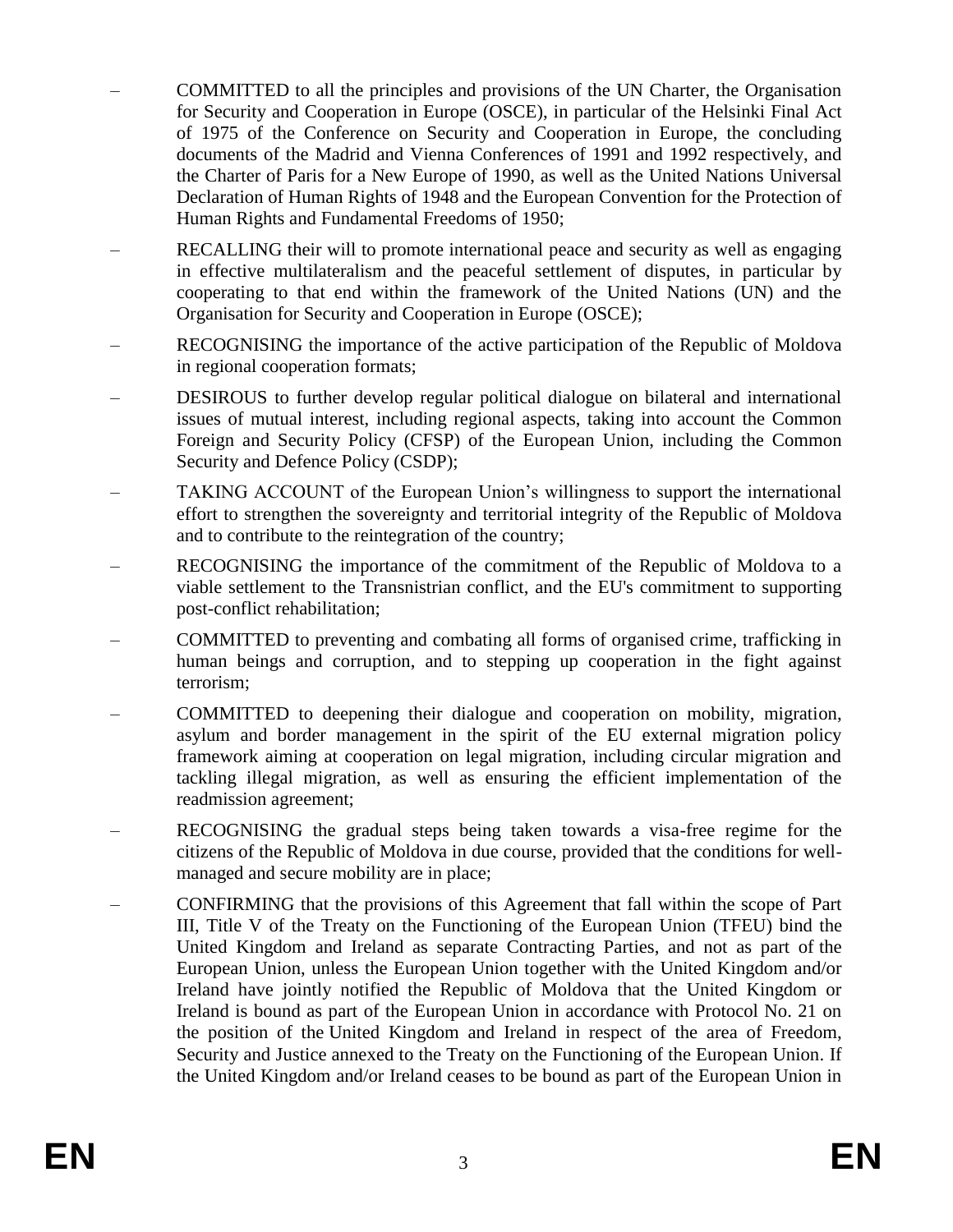accordance with Article 4a of Protocol No. 21 the European Union together with the United Kingdom and/or Ireland shall immediately inform the Republic of Moldova of any change in their position, in which case they shall remain bound by the provisions of the Agreement in their own right. The same applies to Denmark, in accordance with the Protocol No. 22 on the position of Denmark annexed to the Treaties;

- COMMITTED to the principles of free market economy and confirming the readiness of the European Union to contribute to the economic reforms in the Republic of Moldova;
- COMMITTED to respecting environmental needs, including trans-boundary cooperation on, and implementation of, multilateral international agreements; and to respecting the principles of sustainable development;
- DESIROUS to achieving gradual economic integration in the EU Internal Market as stipulated in this Agreement, inter alia through a Deep and Comprehensive Free Trade Area (DCFTA), as an integral part of this Agreement;
- WILLING to create a Deep and Comprehensive Free Trade Area, which will provide for far-reaching regulatory approximation and market access liberalisation, in compliance with the rights and obligations arising out of the World Trade Organisation (WTO) membership of the Parties; and to the transparent application of those rights and obligations;
- BELIEVING that this Agreement will create a new climate for economic relations between the Parties and above all for the development of trade and investment, and will stimulate competition, which are factors crucial to economic restructuring and modernisation;
- COMMITTED to enhancing the security of energy supply, facilitating the development of appropriate infrastructure, increasing market integration and regulatory approximation towards key elements of the EU *acquis*, and promoting energy efficiency and the use of renewable energy sources;
- ACKNOWLEDGING the need for enhanced energy cooperation, and the commitment of the Parties to implement the Energy Community Treaty;
- WILLING to improve the level of public health safety and protection of human health as a precondition for sustainable development and economic growth;
- COMMITTED to enhancing people-to-people contacts, including through cooperation and exchanges in the fields of research and development, education and culture;
- COMMITTED to promoting cross-border and inter-regional cooperation, in the spirit of good neighbourly relations;
- RECOGNISING the commitment of the Republic of Moldova to progressively approximating its legislation in the relevant sectors with that of the European Union, and to implementing it effectively;
- RECOGNISING the commitment of the Republic of Moldova to developing its administrative and institutional infrastructure to the extent necessary to enforce this Agreement;